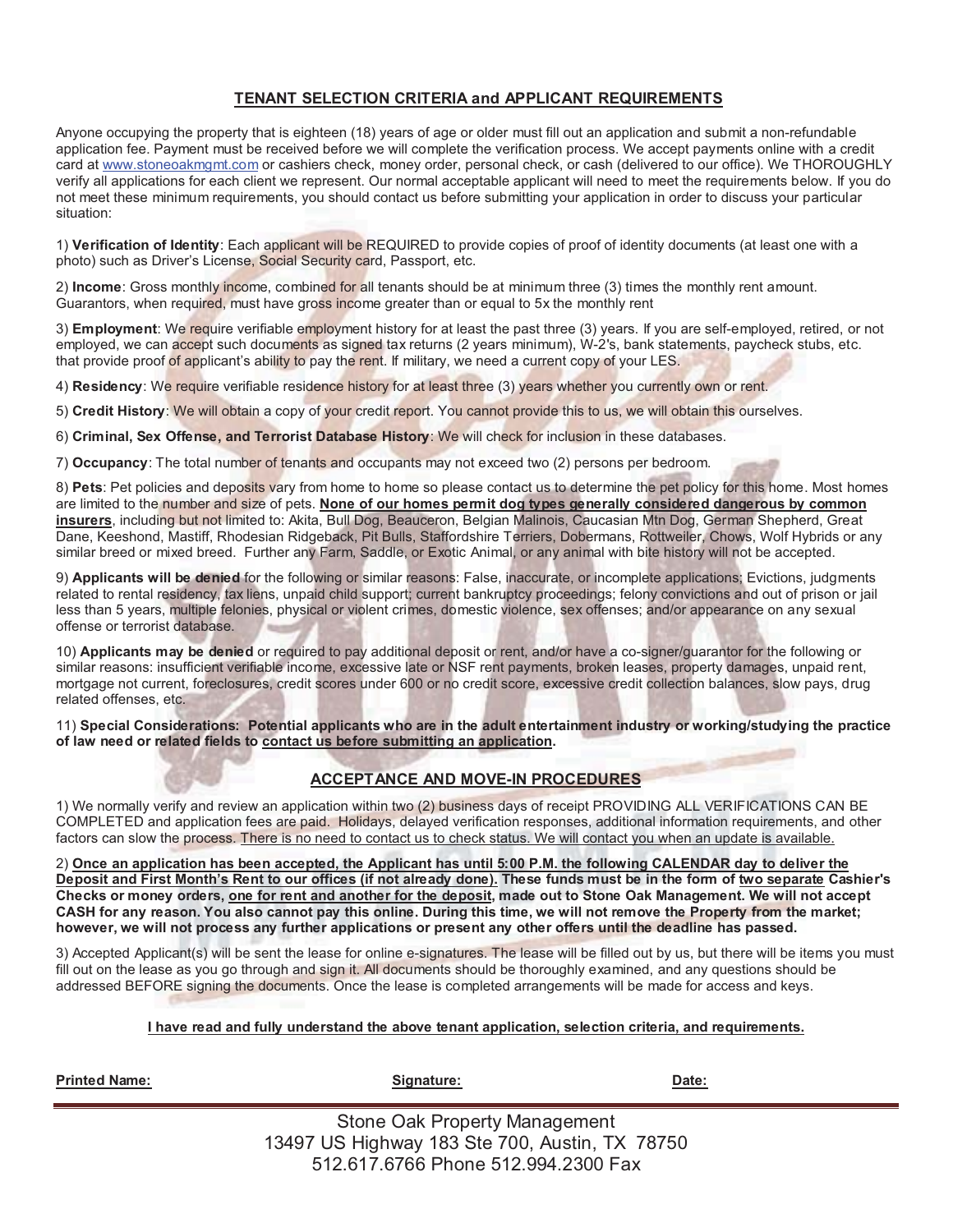|                                                                                                                                                                                                                                                                                                                        |                                                                                                                                                                         | <b>Lease Application Checklist</b>                                                                                                                                                                                                                                                                                                                                                                           |  |  |  |  |
|------------------------------------------------------------------------------------------------------------------------------------------------------------------------------------------------------------------------------------------------------------------------------------------------------------------------|-------------------------------------------------------------------------------------------------------------------------------------------------------------------------|--------------------------------------------------------------------------------------------------------------------------------------------------------------------------------------------------------------------------------------------------------------------------------------------------------------------------------------------------------------------------------------------------------------|--|--|--|--|
|                                                                                                                                                                                                                                                                                                                        |                                                                                                                                                                         | (Please review this with the applicant and ensure they initial/sign as required)                                                                                                                                                                                                                                                                                                                             |  |  |  |  |
| Please initial<br>upon receipt                                                                                                                                                                                                                                                                                         |                                                                                                                                                                         | <b>Office Use</b><br>The following items are needed with every application.<br>Only                                                                                                                                                                                                                                                                                                                          |  |  |  |  |
|                                                                                                                                                                                                                                                                                                                        | Completed & Signed Online OR Paper Lease Application (1 per person $18 \& \text{over}$ )                                                                                |                                                                                                                                                                                                                                                                                                                                                                                                              |  |  |  |  |
|                                                                                                                                                                                                                                                                                                                        | This form and the "New Tenant Packet" download from www.stoneoakpm.com                                                                                                  |                                                                                                                                                                                                                                                                                                                                                                                                              |  |  |  |  |
|                                                                                                                                                                                                                                                                                                                        | Application Fee for each person $18 \&$ over (certified funds only)                                                                                                     |                                                                                                                                                                                                                                                                                                                                                                                                              |  |  |  |  |
|                                                                                                                                                                                                                                                                                                                        | Security Deposit (certified funds only)                                                                                                                                 |                                                                                                                                                                                                                                                                                                                                                                                                              |  |  |  |  |
| Copies of government issued valid Photo ID for each applicant 18 & over                                                                                                                                                                                                                                                |                                                                                                                                                                         |                                                                                                                                                                                                                                                                                                                                                                                                              |  |  |  |  |
|                                                                                                                                                                                                                                                                                                                        | Income - Recent paystubs; or 2) 3 months bank statements for self-employed applicants<br>and two (2) years W2/1099 or tax returns; and/or Employment Letter and Contact |                                                                                                                                                                                                                                                                                                                                                                                                              |  |  |  |  |
|                                                                                                                                                                                                                                                                                                                        | 3 years of residential history with landlord contact information (owner's and<br>landlord will be verified via CAD public records system)                               |                                                                                                                                                                                                                                                                                                                                                                                                              |  |  |  |  |
|                                                                                                                                                                                                                                                                                                                        |                                                                                                                                                                         | <b>Criteria Considered For Residency</b>                                                                                                                                                                                                                                                                                                                                                                     |  |  |  |  |
|                                                                                                                                                                                                                                                                                                                        | Rental history verifying residency<br>Verification of three or more years employment                                                                                    |                                                                                                                                                                                                                                                                                                                                                                                                              |  |  |  |  |
|                                                                                                                                                                                                                                                                                                                        | Credit Report check<br>Criminal background check                                                                                                                        |                                                                                                                                                                                                                                                                                                                                                                                                              |  |  |  |  |
| Guarantor/Co-Signer require gross income of 5x monthly<br>Gross monthly income of all tenants should be a combined<br>minimum of 3x monthly rent<br>rent, if applicable                                                                                                                                                |                                                                                                                                                                         |                                                                                                                                                                                                                                                                                                                                                                                                              |  |  |  |  |
| Debt to income ratios not to exceed 55% in total<br>No history of Evictions or Landlord Judgements                                                                                                                                                                                                                     |                                                                                                                                                                         |                                                                                                                                                                                                                                                                                                                                                                                                              |  |  |  |  |
|                                                                                                                                                                                                                                                                                                                        | The following may result in an automatic application denial                                                                                                             |                                                                                                                                                                                                                                                                                                                                                                                                              |  |  |  |  |
| Registered sex offender or multiple offender<br>Felony conviction of violent or physical nature                                                                                                                                                                                                                        |                                                                                                                                                                         |                                                                                                                                                                                                                                                                                                                                                                                                              |  |  |  |  |
| No employment or credit score below 600<br>Previous eviction or breaking a lease                                                                                                                                                                                                                                       |                                                                                                                                                                         |                                                                                                                                                                                                                                                                                                                                                                                                              |  |  |  |  |
|                                                                                                                                                                                                                                                                                                                        |                                                                                                                                                                         | No dangerous breed animals will be accepted: Akita, Bull Dog, Beauceron, Belgian Malinois, Caucasian Mtn Dog, German Shepherd, Great Dane,<br>Keeshond, Mastiff, Rhodesian Ridgeback, Pit Bulls, Staffordshire Terriers, Dobermans, Rottweiler, Chows, Wolf Hybrids or any similar breed or<br>mixed breed. Further any Farm, Saddle, or Exotic Animal, or any Animal with Bite History will not be accepted |  |  |  |  |
| Please have your applicant initial next to the following                                                                                                                                                                                                                                                               |                                                                                                                                                                         |                                                                                                                                                                                                                                                                                                                                                                                                              |  |  |  |  |
|                                                                                                                                                                                                                                                                                                                        | I authorize Stone Oak Property Management<br>I authorize Stone Oak Property Management<br>to perform a criminal background check<br>to perform a credit check           |                                                                                                                                                                                                                                                                                                                                                                                                              |  |  |  |  |
|                                                                                                                                                                                                                                                                                                                        | I acknowledge that the privacy policy is<br>Guarantor/Co-Signer and/or additional<br>available at stoneoakpm.com<br>Deposits may be required                            |                                                                                                                                                                                                                                                                                                                                                                                                              |  |  |  |  |
| <u>I UNDERSTAND THAT SUBMISSION OF THIS APPLICATION DOES NOT GUARANTEE APPROVAL.</u><br>ADDITIONAL CONDITIONS MAY APPLY THAT WERE NOT LISTED IN THE ORIGINAL OFFER OR<br><b>LISTING. APPLICATION FEES ARE NON-REFUNDABLE.</b> An applicant may be called directly for more<br>information related to this application. |                                                                                                                                                                         |                                                                                                                                                                                                                                                                                                                                                                                                              |  |  |  |  |
|                                                                                                                                                                                                                                                                                                                        | Applicant's Name<br>Signature and Date                                                                                                                                  |                                                                                                                                                                                                                                                                                                                                                                                                              |  |  |  |  |

Applicant's Name \_\_\_\_\_\_\_\_\_\_\_\_\_\_\_\_\_\_\_\_\_\_\_\_\_\_\_ Signature and Date\_\_\_\_\_\_\_\_\_\_\_\_\_\_\_\_\_\_\_\_\_\_\_\_\_\_\_\_\_\_

Stone Oak Property Management WL-910/V1.3-2021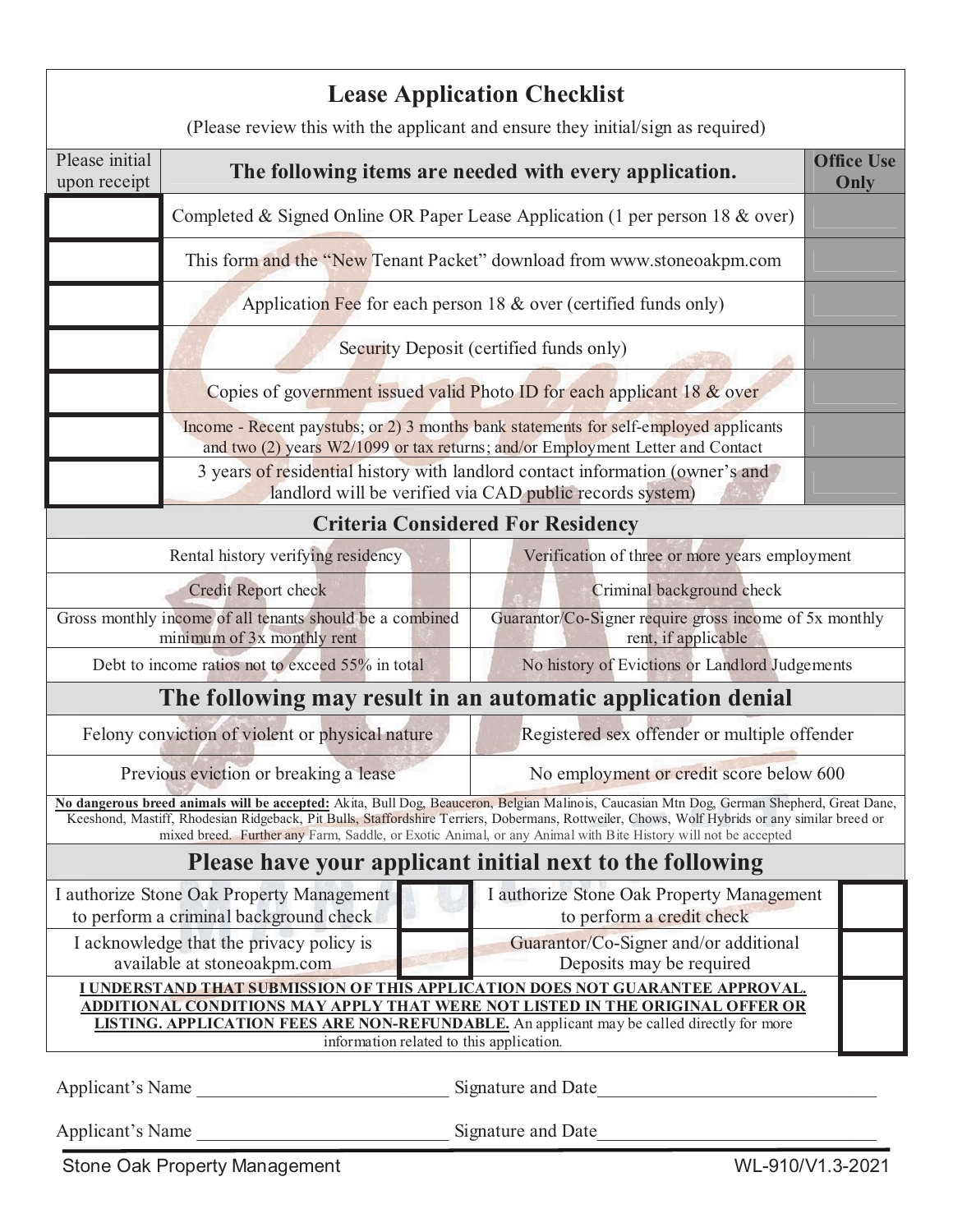# **THIS DOCUMENT IS PART OF THE LEASE WHICH SPELLS OUT POLICIES AND OTHER IMPORTANT DETAILS**

## **Section 26 Special Provisions Exhibit for Lease Concerning:**

Property Address:

- 1. **If your rent payment is rejected by your bank for any reason YOU WILL BE REQUIRED TO PAY RENT VIA CERTIFIED FUNDS (cashier's check or money order) AND YOU WILL BE CHARGED AN NSF FEE as specified in**  your lease. Cash is never accepted at the office no exceptions, however we do offer a 3<sup>rd</sup> party cash payment **voucher option upon request.**
- **2. Utilities must be put into the tenant's name effective on the date the lease begins.**
- 3. Section 6 total monthly late fees are capped at 12% of total monthly rent charge.
- 4. Tenants are required to comply with periodic property inspections conducted by management/landlord.
- 5. Section 17.F- Smoking includes prohibition of E-Cigarettes and any other smoking device, method, or material.
- 6. Landlord is NOT required to permit subletting, assignment, or replacement tenants.
- 7. Renters insurance is required per the attached details.
- 8. Tenant is **strictly forbidden** from ever leasing this property as a short-term rental, overnight rental or sub-let. If you are found to be in violation you may be fined a minimum of \$500 for each occurrence and \$100 per day for each person that remains in the home that is not on the lease. In addition any costs incurred for eviction, legal services, damages, etc. relating to violations will be charged to tenant(s). The guest section of the lease **DOES NOT APPLY** to short term renters or sub-lets.
- 9. No aggressive breed animals permitted on the property at any time; including but not limited to: Akita, Bull Dog, Beauceron, Belgian Malinois, Caucasian Mtn Dog, German Shepherd, Great Dane, Keeshond, Mastiff, Rhodesian Ridgeback, Pit Bulls, Staffordshire Terriers, Dobermans, Rottweiler, Chows, Wolf Hybrids or any similar breed or mixed breed. Further any Farm, Saddle, or Exotic Animal, or any animal with bite history are never allowed.
- 10. All maintenance requests must be made in writing through the online portal except emergencies.

## 11. **EMERGENCY MAINTENANCE:**

Emergencies are defined by the terms "flood, blood, or fire." This generalization provides a guideline for what is an emergency. **Always remember that protecting life and/or property by calling 911, if necessary, should be the immediate first step.** After everyone is safe, and any needed emergency services are involved you are required to contact us at the first opportunity. Reports should be made by phone as needed, however an online request is always required to be submitted as well.

Items that are NOT emergencies-

- HVAC not cooling/heating while we understand this is unpleasant it is not an emergency. We do our best to get someone out at the first available opportunity, and in some situations we have portable heating/cooling units available to loan out.
- Water heater failure
- **•** Appliance failures
- 12. Tenant is responsible for providing and replacing HVAC filters as required, in between Resident Benefit filter deliveries if applicable, and Tenant will provide fridge filters as required and desired.
- 13. **Tenants are responsible for the following: protecting pipes from breaking during freezing weather**; fixing bifold doors that come off tracks; plumbing stoppages unless caused by failure of the pipes or external issues like roots growing into the line; changing batteries in smoke detectors and replacing fire extinguishers if used. This list is not all inclusive so refer to your lease for more information about maintenance responsibilities.

# **14. Fireplaces- If the home has a fireplace it is for aesthetics ONLY, and we do not make any representation or warrant the condition. You are required to get an inspection to ensure safety prior to using it at your own risk.**

Tenant Initials: \_\_\_\_\_\_ , \_\_\_\_\_\_ , \_\_\_\_\_\_ , \_\_\_\_\_\_ , \_\_\_\_\_\_ , \_\_\_\_\_\_ Landlord/Manager \_\_\_\_\_\_ , \_\_\_\_\_\_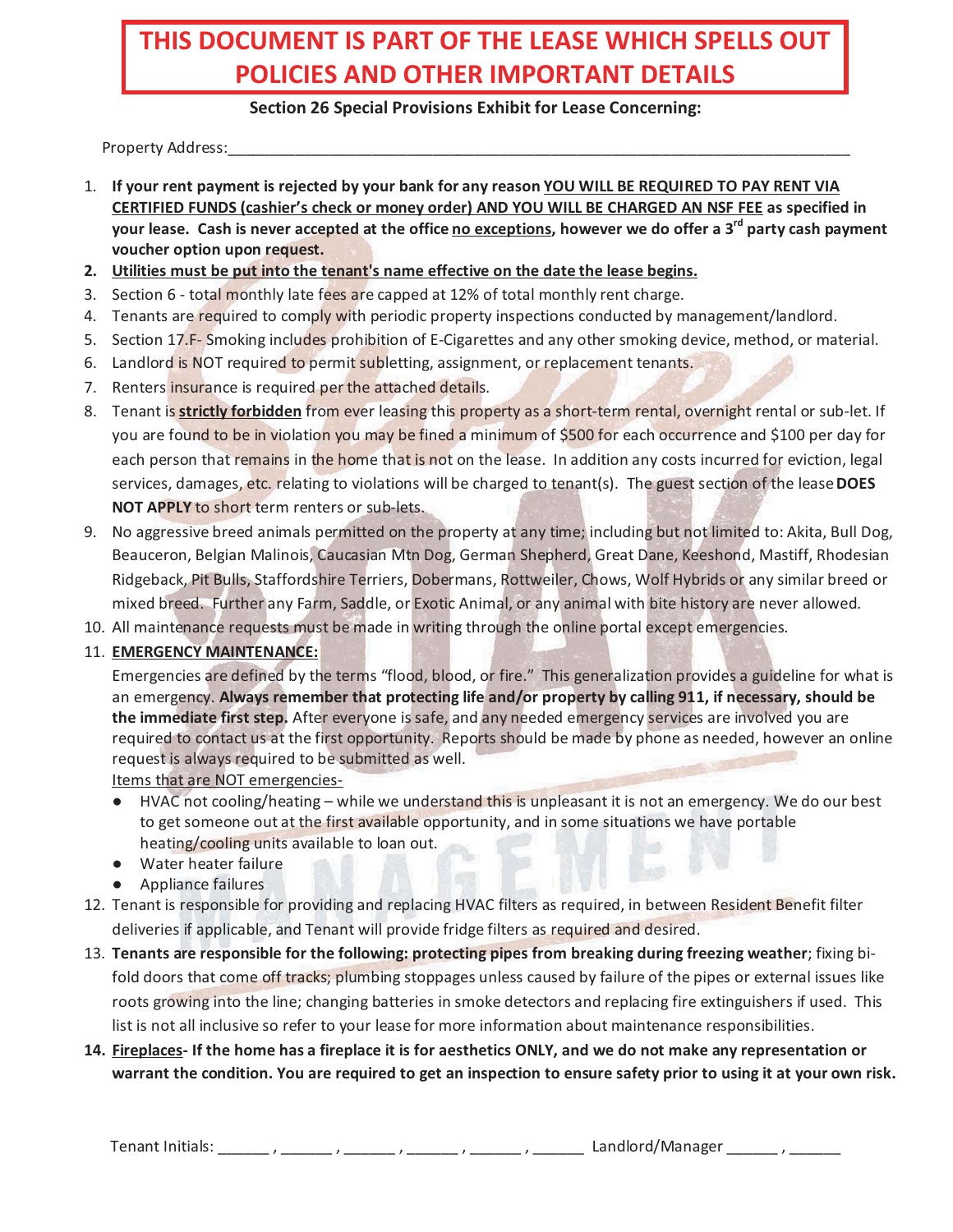Property Address:

- 15. Please contact the maintenance department immediately if you suspect wood destroying insects to be present.
- 16. **Satellite Dishes** Tenant may **never** have a satellite dish installed on the property by attaching it to the roof, siding, or any other location on the structure and will be charged for removal and repairs. Any satellite dishes must be ground mounted on a stand and must be removed by the tenant when move out occurs.

### 17. **PROHIBITIONS:**

The following items are NEVER allowed on or at the leased premises:

- **·** Trampolines
- Restricted dog breeds
- Hazardous chemicals
- Illegal substances
- $\bullet$  Improperly stored flammable materials  $\bullet$  Drug manufacturing supplies/materials
	- Unauthorized swimming pools
- 18. **Tenant may be subject to the following charges**:
	- a. HOA Violations resulting in fines caused by tenant will result in a \$25 admin charge for each violation in addition to any HOA fines and mailing fees imposed by the HOA
	- b. If utilities are not maintained through the end of the lease we will charge a \$50 admin fee to establish services and charge that in addition to the cost of the utility services
	- c. Each rent payment not made electronically will be charged a \$2 admin processing fee.
- 19. Professional make ready cleaning and carpet cleaning are required; proof of cleaning submitted at move out in form of receipts.
- 20. \*\*Other helpful information regarding adding roommates, pets, can be found on our website in the FAQs section at https://www.stoneoakmgmt.com/tenant-faq
- 21. The Stone Oak Property Management privacy policy is available at http://www.stoneoakmgmt.com and is updated from time to time when necessary.

# **THIS DOCUMENT IS PART OF THE LEASE WHICH SPELLS OUT POLICIES AND OTHER IMPORTANT DETAILS**

| Tenant |                                            | Date | Tenant | Date                                       |
|--------|--------------------------------------------|------|--------|--------------------------------------------|
|        |                                            |      |        |                                            |
| Tenant |                                            | Date | Tenant | Date                                       |
|        |                                            |      |        |                                            |
| Tenant |                                            | Date | Tenant | Date                                       |
|        |                                            |      |        |                                            |
|        | Landlord or Landlord's Representative Date |      |        | Landlord or Landlord's Representative Date |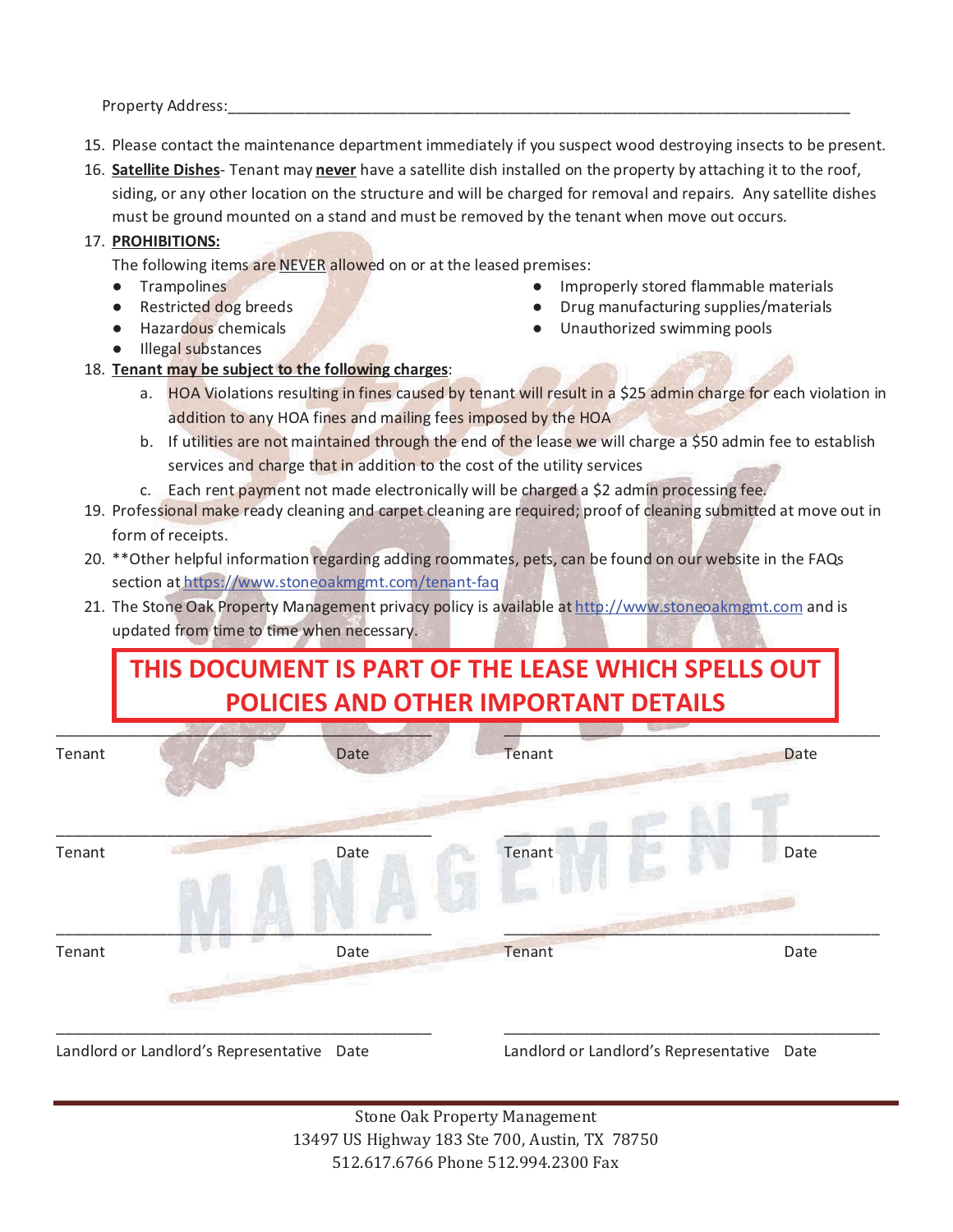# **Resident Benefits Program Disclosure**

All Stone Oak Property Management residents are enrolled in the Resident Benefits Package (RBP) upon commencement of the lease or renewal for \$35/month which includes many benefits.

### **Resident Application Disclosure and Agreement**

The Stone Oak Property Management Resident Benefits Package (RBP) delivers savings and convenient, professional services that make taking care of your home second nature. **By applying, Applicant agrees to be enrolled and to pay the applicable cost of \$50/month, payable with rent.**

Your RBP may include, subject to property mechanicals or other limitations:

- Renters Insurance: See the attached Renter's Insurance Addendum
- Utility concierge service: one call set up your utility services, cable, and internet services
- No Hassle Move-In
- Welcome gift at Move-In
- HVAC air filters delivery directly to your door approximately every 60 days.
- A resident rewards program that helps you earn rewards for paying your rent on time.
- Credit building to help boost your credit score with timely rent payments.
- \$1M Identity Protection for all adult leaseholders
- 24/7 online maintenance reporting
- Home buying assistance for when the time is right to buy your "forever" home.
- Online portal: Access to your account, documents, communication and payment options.
- One time Late Fee waiver
- One time NSF/Returned Payment Fee waiver
- One time Trip/Missed Appointment Fee waiver

**NOTE:** The total monthly cost of the Resident Benefits Package is all-inclusive, and no discounts will be given if any element of the package is unavailable due to a lack of HVAC or another limitation at a specific property. The RBP is required on all leases with Stone Oak Property Management

In order to participate in some of the features of the RBP we are required to share your information with Third Parties per our Privacy Policy available at www.StoneOakMgmt.com. The information shared is subject to the Privacy Policy of each vendor. If we do not have all the required personal information on file you will be required to provide it to enroll in those features, or they will not be available and there will be no discount or changes to the RBP.

If the application is not approved and no lease is signed the RBP program and charges do not apply. The RBP is only added to an account after a lease has been signed and the charges are set up to commence along with rent and any other applicable charges.

**I have read and fully understand the above lease requirement and agree to the terms.** 

**Printed Name: Signature: Date:**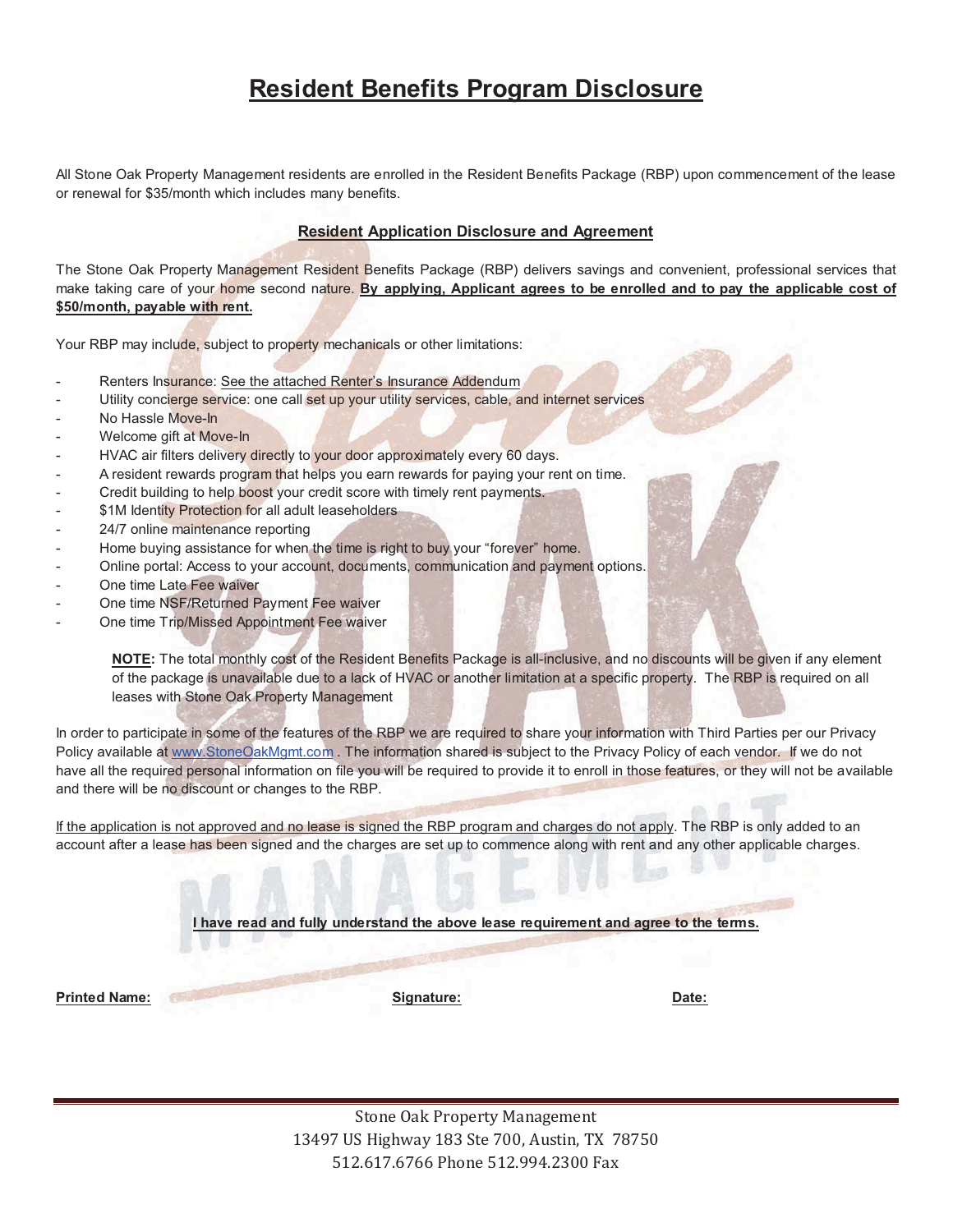# **Renter's Insurance Requirement Lease Addendum**

**Property Address:** 

**Tenants:** \_\_\_\_\_\_\_\_\_\_\_\_\_\_\_\_\_\_\_\_\_\_\_\_\_\_\_\_\_\_\_\_\_\_\_\_\_\_\_\_\_\_\_\_\_\_\_\_\_\_\_\_\_\_\_\_\_\_\_\_\_\_\_\_\_\_\_\_\_\_\_\_\_\_\_\_\_\_\_\_\_\_\_\_\_\_\_\_\_\_\_\_\_\_\_\_\_\_\_\_\_\_\_\_\_\_\_\_\_\_\_

- 1. **Addendum** This is an addendum to the lease for tenants named and property located at the address above. The lease commencement or renewal extension date is
- 2. **Coverage requirement** Upon execution of a new lease and prior to your move in date or a renewal or extension of any lease all tenants are required to maintain at minimum a renter's insurance policy with personal property coverage, loss of use (additional living expense) coverage, and personal liability for the duration of your occupancy. **The landlord's insurance DOES NOT cover your belongings, tenant liability, or the cost of temporary housing if the unit is temporarily uninhabitable.**
- 3. **Coverage amounts** All coverage amounts should be determined with the assistance of the insurance agent of your choice with the exception of personal liability coverage for which a minimum coverage of \$100,000.00 from and A-rated carrier is required.
- 4. **Proof of coverage** proof must be submitted to management prior to move in, or upon renewing or extending an existing lease. You must also submit proof any time a policy is renewed, or request your insurer or agent to provide the information to us.
- 5. **Covered Parties** The policy must list all Tenants named on the lease on a single policy, or individual policies must be provided for each Tenant listed on the lease.
- 6. **Special provisions** Management and/or landlord must be named as "interested party" on the resident's policy. The carrier or agent is required to provide notice to us within 30 days of any cancellation, non-renewal, or material change to your coverage.
- 7. **Default** Any default under the terms of this Addendum shall be deemed an immediate, material and incurable default under the terms of the Lease Contract, and we shall be entitled to exercise all rights and remedies under the law.
- 8. **Miscellaneous** Except as specifically stated in this Addendum, all other terms and conditions of the Lease shall remain unchanged. In the event of any conflict between the terms of this Addendum and the terms of the Lease, the terms of this Addendum shall control.

The Texas Dept. of Insurance provides renters insurance information at **https://www.tdi.texas.gov/tips/renters-insurance.html**

# **Stone Oak Property Management** now offers a few options to help you meet this requirement. **THERE ARE OTHER INSURANCE PROVIDERS AVAILABLE WITH SIMILAR SERVICES. YOU ARE FREE TO SHOP AROUND TO DETERMINE THAT YOU ARE RECEIVING THE BEST SERVICES AND THE BEST RATE FOR THESE SERVICES.**

In summary, to satisfy the insurance requirement you may either (1) be automatically enrolled into a policy that satisfies the coverage requirements (2) opt to stay in the automatically enrolled option and upgrade coverage, or (3) obtain alternative liability coverage from an insurer of your choice. The option you choose will not affect whether your lease renewal is approved or the terms of your lease. Please review all the options below-

**OPTION 1**: DO NOTHING. Stone Oak Property Management has arranged compliant insurance through a master policy as part of the Resident Benefits Package (RBP). You will be automatically enrolled and no further action is required. Coverage will begin at the start of your lease or renewal period and continue throughout the lease term. Policy includes \$100,000 of property damage and legal liability, and \$10,000 of personal contents coverage. You will receive proof of coverage about 30 days after the coverage starts. See additional details here **Sample Certificate**- https://www.stoneoakmgmt.com/files/Sample%20COI.pdf **Policy Summary**- https://www.stoneoakmgmt.com/files/Second%20Nature%20Master%20Policy%20Summary.pdf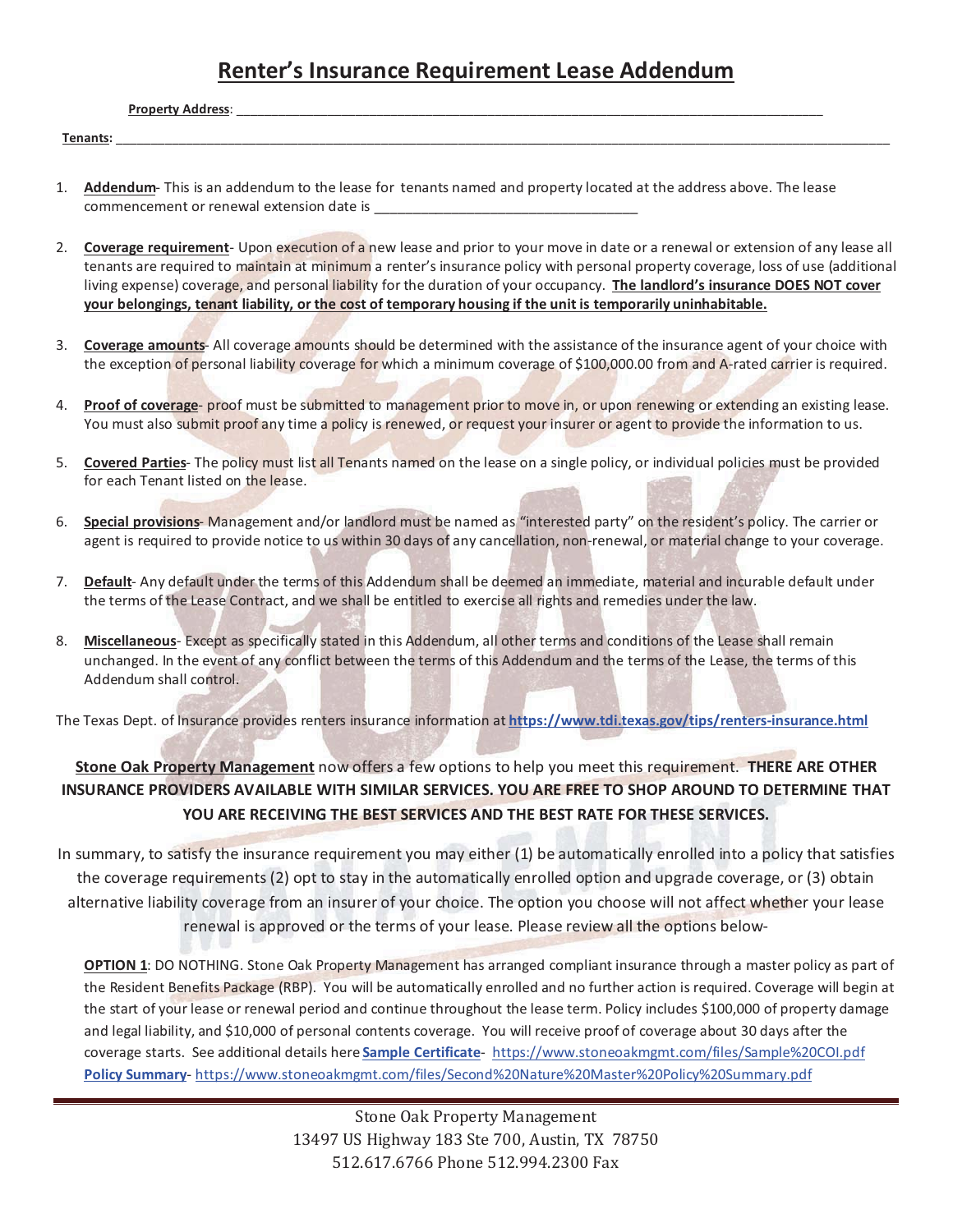**OPTION 2**: UPGRADE RBP COVERAGE. Go to http://insurance.residentforms.com/ and follow the steps to review options to upgrade the coverage under the master policy included with the RBP. If you choose to upgrade the coverage you will continue paying the full price of the RBP with your rent, and will be billed separately for any upgraded coverage directly. **OPTION 3**: OPT-OUT & BUY A POLICY. If you prefer, you may find, purchase, and maintain another policy that satisfies the program requirements on your own. Visit http://insurance.residentforms.com/ to easily quote and purchase, or you may provide proof of coverage from a licensed insurance agent of your choice. Follow the instructions listed there to provide evidence of the required insurance coverage before your Move In or Renewal Start date. It is your responsibility to pay premiums directly to your insurance provider. **If the policy is terminated or lapses, you will be subject to a lease violation fee of \$25 and agree to be subsequently enrolled into the policy referenced in Option 1 above.**

**For OPTION 3 please be sure that your policy meets the following criteria prior to submitting:**

- Policy must name all tenants on the lease, or policies for each tenant must be submitted. **If we do not have proof of coverage for ALL tenants on a third party policy the other roommates WILL lose coverage under the RBP policy**.
- Policy is purchased from an A-rated carrier
- Policy meets or exceeds the required \$100,000 in property damage and legal liability
- Stone Oak Property Management is listed as additional interest
- Stone Oak Property Management address is listed as: PO Box 66012 Dallas, TX 75266
- Upon verification of third party insurance the RBP charge will be reduced by \$10.95, and the cost of the RBP will be \$39.05 unless coverage is terminated or lapses. **Again, if all tenants don't have coverage via a third party policy they MAY NOT have coverage under the RBP insurance if we receive proof of ANY third party policy.**

### AGREEMENT OF PARTIES:

- 1) **Entire Agreement**: This document contains the entire agreement of the parties and may not be changed except by written agreement
- 2) **Governing Law**: Texas law governs the interpretation, validity, performance, an enforcement of this agreement.
- 3) **Severability**: If a court fines any clause in this agreement invalid or unenforceable, the remainder of this agreement will not be affected and all other provisions of this agreement remain valid and enforceable.

|        |                                       |      | I have read, understand, and agree to comply with the preceding provisions: |      |
|--------|---------------------------------------|------|-----------------------------------------------------------------------------|------|
|        |                                       |      |                                                                             |      |
| Tenant |                                       | Date | Tenant                                                                      | Date |
| Tenant |                                       | Date | Tenant                                                                      | Date |
|        | Landlord or Landlord's Representative | Date | Landlord or Landlord's Representative                                       | Date |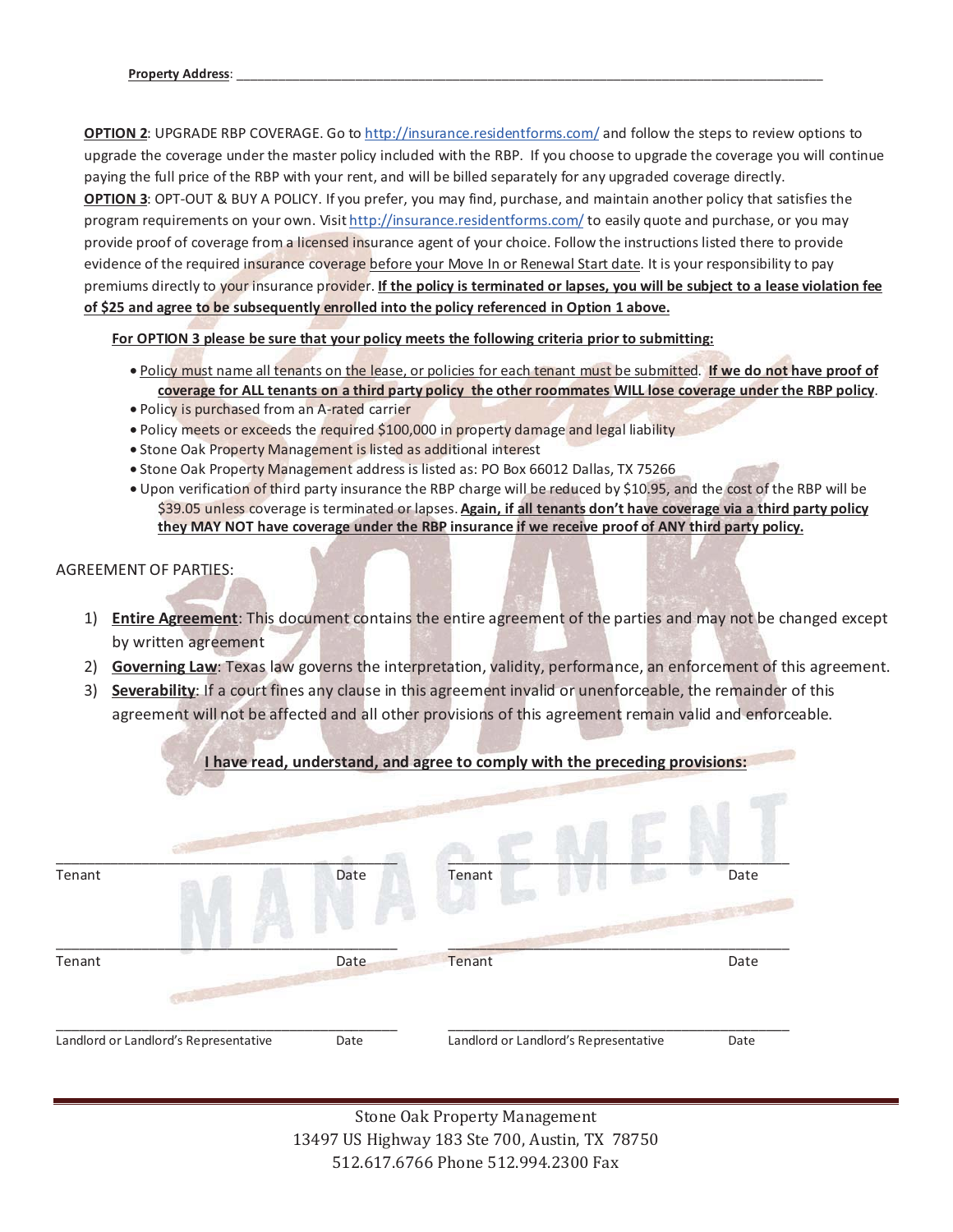# **MOVE-OUT INSTRUCTIONS**



Property Address:

Per the lease, **WRITTEN NOTICE is required** within the specified time frame, signed by all residents stating your intentions to move out at the end of the lease term. Submit your official notice using this link: https://www.stoneoakmgmt.com/move-out

**Keys:** On the day of your move out, please make sure the property is vacated by midnight of that day. Leave all garage openers, access devices, and mail key, etc in a kitchen drawer. Lock the door when you leave and leave the last key in the lockbox located on site by us in advance; obtain the lockbox combo if not provide previously by emailing moveout@stoneoakpm.com. If there is still evidence the property is being occupied you will be charged a holdover fee equal to 3x the monthly rent on a per-diem basis.

**Cleaning Instructions:** We require professional cleaning. Please note, if a professional cleaning receipt is not turned in via email to moveout@stoneoakpm.com you are subject to a cleaning charge.

**Washing Machines:** If the washer belongs to you, turn off the water valve and check for leakage. You will be held responsible for any water damage caused from the removal of the appliance.

**Lawn Care:** Be sure grounds and lawn are trimmed, clean, and free of weeds and leaves.

**Trashcans:** must be left empty and away from the view of the street. Discard all unwanted items and avoid piles of debris in front of your residence on moving day.

| <b>Professional Cleaning</b>       | \$200-\$500 | Pest Control                 | \$200               |
|------------------------------------|-------------|------------------------------|---------------------|
| Carpet Cleaning per room           | \$75        | De Flea or deodorize         | <b>Actual Cost</b>  |
| Carpet Stain Removal (per stain)   | \$25        | Tire Removal (Pert Tire)     | \$75                |
| Painting per Wall (up to 15x10)    | \$75        | Replace Exterior Door        | $$350+$             |
| Painting per Ceiling (up to 10x10) | \$75        | Replace Deadbolt             | \$100               |
| Sheetrock Repair - up to 12"x12"   | \$75        | <b>AC filters</b>            | \$20/ea             |
| Sheetrock Repair - up to 3'x3'     | \$150       | Repair/Recover Tub           | \$300               |
| Replace Light bulb                 | $$5+/ea$    | <b>Smoke Alarm Batteries</b> | $$10+$              |
| Replace Wall Plug/Plate            | \$10/ea     | <b>Blind wand</b>            | $$5+$               |
| Replace Door knob                  | \$50        | Carpet/Flooring              | <b>Actual Costs</b> |
| Replace Interior Door              | $$150+$     | <b>Window Screens</b>        | $$35+$              |
| Haul away trash/debris/furniture   | $$200+$     | <b>Bed Bug Treatment</b>     | <b>Actual Costs</b> |
| Pest Waste Removal                 | $$100+$     | Blinds/vertical slats        | <b>Actual Costs</b> |
| Drip Pan (all 4)                   | \$45        | Toilet or toilet seat        | <b>Actual Costs</b> |
| Light Fixtures                     | $$100+$     | <b>Ceiling Fans</b>          | <b>Actual Costs</b> |
| <b>Light Globes</b>                | \$25        | Lawn Care                    | <b>Actual Costs</b> |
| Oven Rack                          | $$30+$      | Appliances                   | <b>Actual Costs</b> |
| Reinstall doors on track           | $$30+$      | Tub stoppers/ drain covers   | $$15 + /ea$         |
| Windows                            | $$200+$     | Appliances                   | <b>Actual Costs</b> |

#### **\*AVERAGE SECURITY DEPOSIT DEDUCTION COSTS**

**\*These are average prices ONLY, costs will vary, these estimated examples may or may not include actual labor costs.\*** This is not an allinclusive list; there may be items not listed that do not release you from your responsibilities under the Lease.